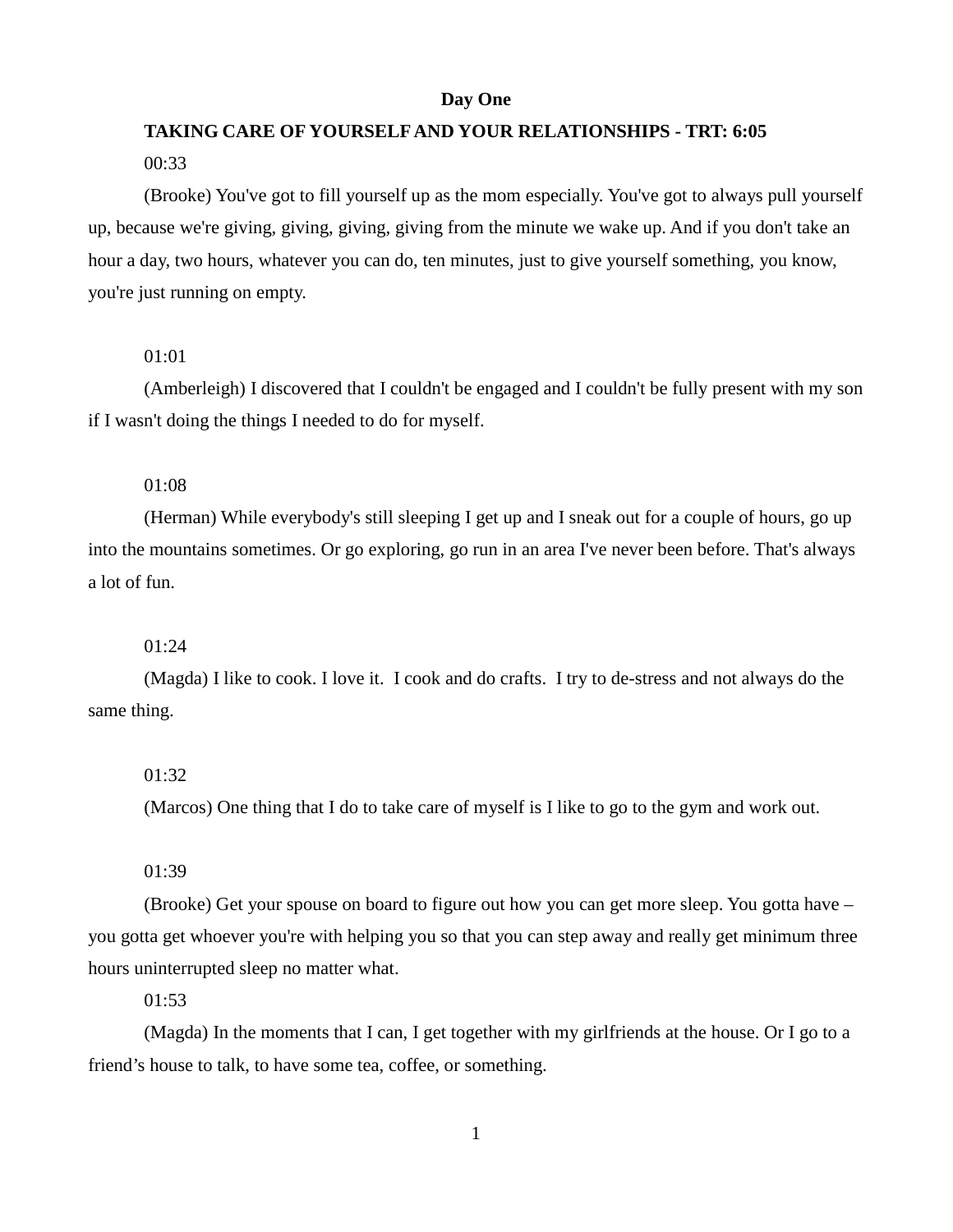# 02:04

(Erika) A hot bath definitely comes in handy.

# 02:08

(Amberleigh) I think it's – I know it's inside of me. We tend to put everything else first, and I had to learn to make space and time for myself so that I could be a better mom, so that I could be engaged and present and fully loving with my children.

## 02:21

(Brooke) You know, how we're feeling as parents has everything to do with how your baby's going to do. And if you're stressed out and exhausted and overwhelmed and sad and you know, the myriad of emotions which we will all have, there's nothing wrong with that. But you've got to have support around that so that energy can shift. Because your babies feel it.

## 02:42

(Steve) And learn also, love each other too. Because you have to remember you're a team. And she needs all the support that she can get.  $I -$ 

#### 02:55

(Gabrielle) And he needs all the support that he can get. And that's –

## $02:58$

(Steve) And of course it leads to the support of the baby.

## 03:01

(Gabrielle) That's just the one thing nobody told us, like how much of a strain that it could have on our marriage. And so we've had to work around that and –

## 03:11

(Zack) And we've had our, when do we get to see each other? Because it's not – it's not easy to -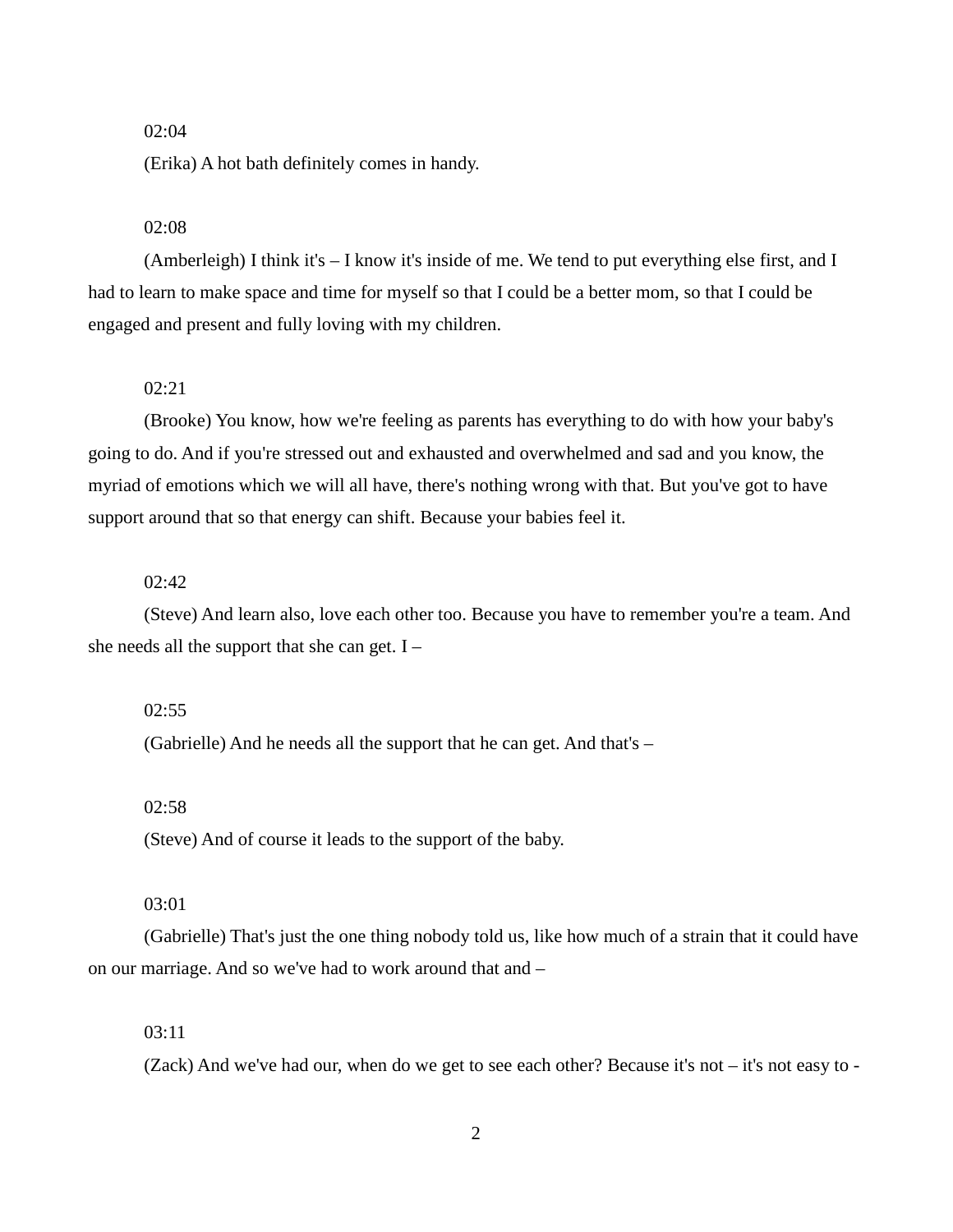# 03:17

(Michelle) I think that's the most stressful part.

## 03:20

(Zack) Yeah.

#### 03:20

(Marcos) You know, one thing that works for us is to establish a date night. And one of the rules that we have on our date night is to not talk about the children.

03:33

(Erika) It's really hard to do but –

# 03:35

(Maya) I have an incredible husband. Really he is a man, that what I most like about him is our communication. But he became a father for the first time and obviously it was difficult for him too.

## 03:55

(Brooke) It's so hectic and you can't even, you just can't wrap your brain around it until you really do it. So not taking things personally, that would be one thing that we posted all over the house actually. I put sticky notes up. Which was really helpful for us. Don't take anything personally.

# 04:15

(Gabrielle) We talked it out and when we do get a chance we do like give him to one of our parents for an evening and go to like dinner and occasionally a movie. Or just even going shopping together and like leaving him with our parents while we go to the grocery store.

## 04:30

(Steve) Kind of like just being the way we were before our baby. Like I respect Gaby and I love her with all my heart and everything. And just having that, and she gives it back to me. And together